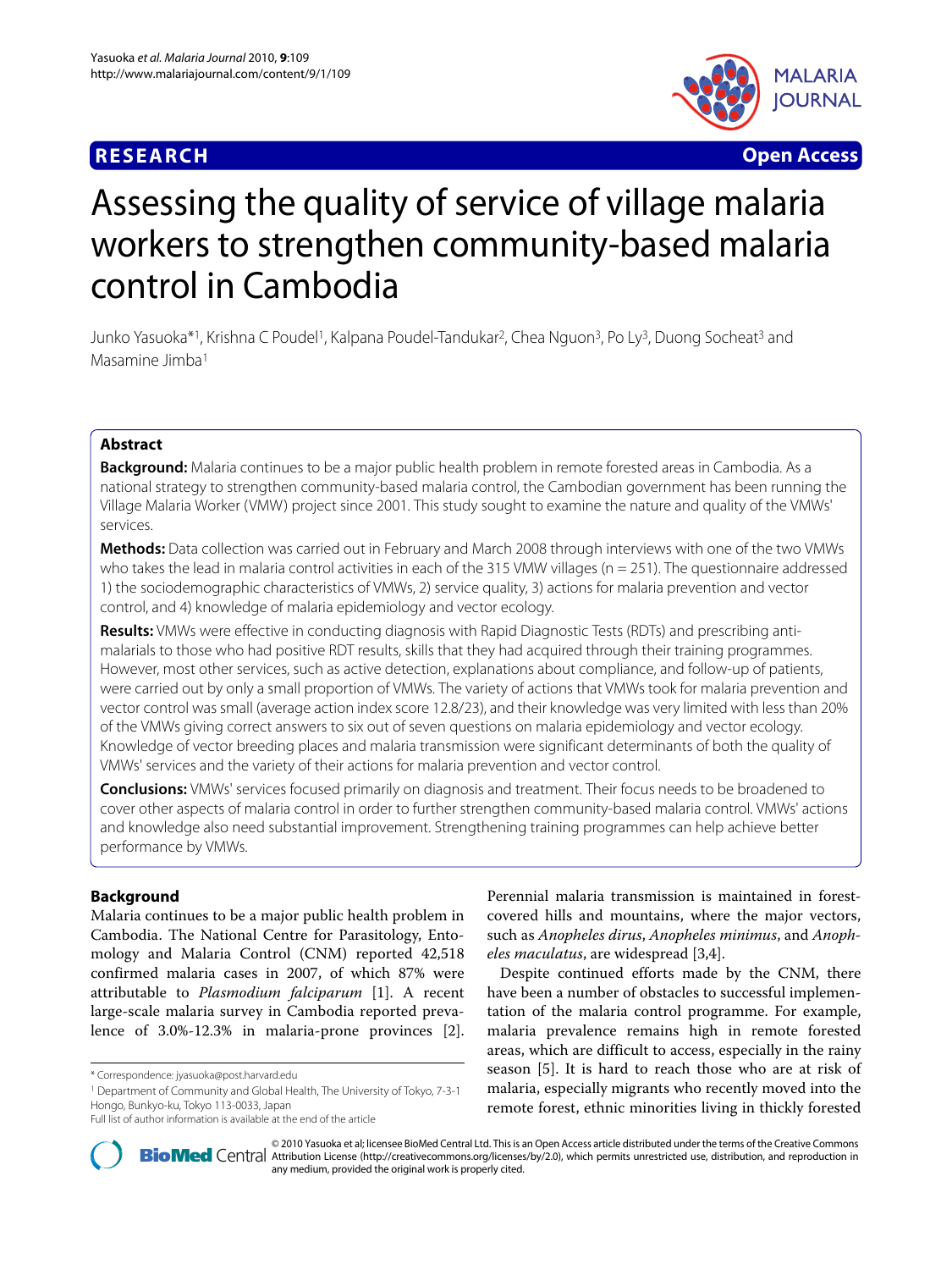villages, and non-immune temporary forest workers [[2](#page-9-1)[,6](#page-9-5)]. Nearly 80% of patients with fever use private health services such as village vendors and private clinics, where government control is limited and the quality of diagnosis and treatment is often questionable [[7,](#page-9-6)[8\]](#page-9-7). It is very likely that widespread availability of counterfeit anti-malarials has been accelerating drug resistance in forested areas near the Thai-Cambodian border [\[9](#page-9-8),[10](#page-9-9)].

In order to increase access to accurate diagnosis and treatment in remote forested areas, the CNM launched the Village Malaria Worker (VMW) project in 2001. The CNM identified malaria-prone villages, where two VMWs (a male and a female) per village were selected through community consensus. During the last eight years, the project has been scaled up to 315 villages in seven remote provinces. The VMWs participated in a three-day training programme organized by the CNM, which covered malaria epidemiology, prevention, diagnosis using Rapid Diagnostic Tests (RDTs), treatment with artesunate and mefloquine (A+M), referral to hospitals, and recording of fever cases and positive RDT results. Different kinds of teaching materials were utilized in the training program, including RDT kits, blister-packed anti-malarials, bed nets, flipcharts, leaflets, and handouts with tables and figures. CNM also provided a refresher training programme. The curriculum contained practical demonstrations, such as recognizing the signs and symptoms of malaria, performing RDTs, prescribing correct dosages of anti-malarials, managing the VMW kit, and completing record forms. Trained VMWs are supposed to perform RDTs on any villager suspected of having malaria and, for test-positive cases, provide blister-packaged A+M according to the national guidelines. They are also encouraged to conduct active case detection, followup patients, and spread information on preventive measures to their villagers. VMWs are supervised and resupplied with RDT kits and anti-malarials monthly by the CNM [\[5](#page-9-4)[,11](#page-9-10)]. The CNM directly supervise VMWs because they place high importance on the VMW project to promote community-based malaria control and because they aim at building strong working relationships with VMWs and obtaining timely information from the field.

Previous studies have demonstrated that VMWs are an effective means of improving access to early diagnosis and treatment of malaria in Cambodia. For example, the VMW project significantly increased the likelihood of villagers receiving a biological diagnosis and A+M [\[6](#page-9-5)[,12](#page-9-11)]. Cost analysis of the VMW project showed that the cost per patient treated was \$5.14 per falciparum malaria patient treated, which was found to be more cost-effective than other malaria outreach interventions [\[11](#page-9-10)].

However, scientific evaluation of the quality of the VMWs' services (service quality), their actions related to

prevention, and their knowledge of malaria, has not been carried out in spite of the relatively long history of the project. Inadequate performance by community health workers is a widespread problem in many public health fields, including malaria [\[13](#page-9-12)-[16\]](#page-9-13). Although a recent systematic review categorized and described several intervention models involving community health workers that aimed to improve case management at the communitylevel [[17\]](#page-9-14), few studies have conducted a detailed examination of the quality of malaria control activities by community health workers and determinants of their performance. Evaluation of community health worker performance, in general, is the focus of much attention at this time, as many countries invest in them as a strategy to reach the Millennium Development Goals [[18](#page-9-15),[19\]](#page-9-16). A better understanding of the VMWs' services and their determinants is needed to evaluate and improve this project, and may contribute to improving community health worker performance in other areas as well.

This study, therefore, sought to: 1) examine the VMWs' service quality, their actions for malaria prevention and vector control, and their knowledge of malaria epidemiology and vector ecology; and 2) identify determinants of VMWs' service quality and actions for malaria control. Based on the results of this study, the importance of and strategies for improving community-based malaria control programmes will be discussed.

# **Methods**

## **Study site**

This cross-sectional study was conducted in seven remote provinces of Cambodia where the 315 VMW villages are located: Rattanakiri, Kratie, Mondurkiri, Stung Treng, Kampong Thom, Kampot, and Preah Vehear (Figure [1](#page-2-0)).

# **Data collection**

Data were collected from February 10 to March 8, 2008, through interviews with one of the two VMWs who takes the lead in malaria control activities in each of the 315 VMW villages ( $n = 251$ ). Interviews were conducted in designated health centres in each province. Sixty-four VMWs were not able to participate in the survey due to their sudden illnesses, unexpected family obligations, and transportation problems.

The questionnaire addressed 1) the VMWs' sociodemographic characteristics, 2) service quality, 3) actions for malaria prevention and vector control, and 4) knowledge of malaria epidemiology and vector ecology. The questionnaire was developed in English, referring to a previous study's questionnaire [[20\]](#page-9-17), and translated into Khmer by a local malaria expert. It was then back-translated to English by another expert for confirmation. It was piloted by the authors with VMWs in Kampot province to deter-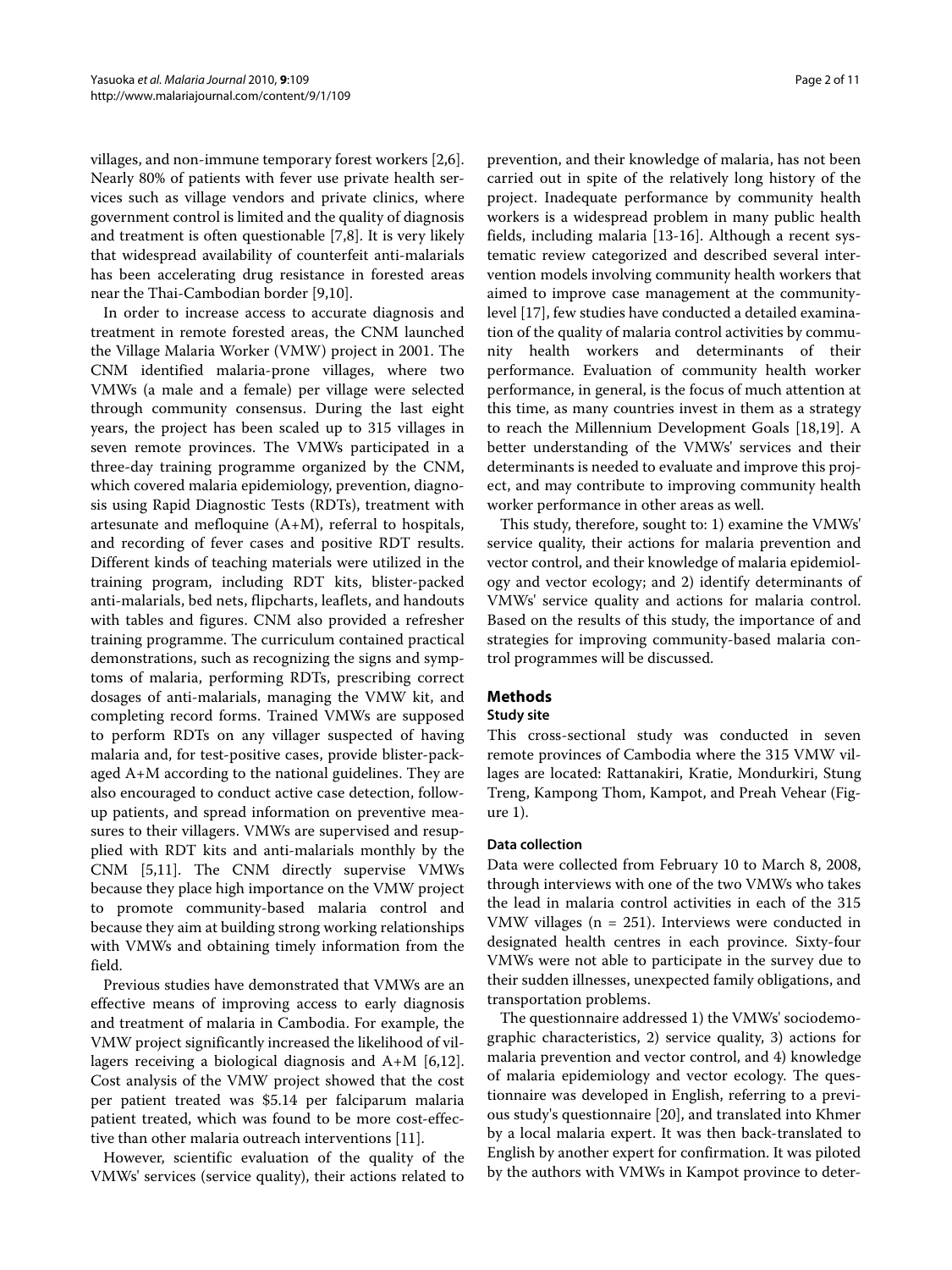<span id="page-2-0"></span>

mine if all items were understandable, if there were appropriate answers for each question, and to learn how comfortable VMWs felt taking the survey. Three CNM staff were hired and trained to conduct the survey, which was closely supervised by the authors.

## **Measures**

Two additive indices were developed to quantify the quality of VMWs' services and the variety of actions they took for malaria prevention and vector control (Table 1).

The quality index was developed based on respondents' answers to questions regarding five items: active detection, diagnosis and treatment, prescription of anti-malarials, follow-up of patients, and dissemination of preventive measures. The action index was developed based on the variety of malaria preventive measures and vector control measures that the VMWs undertook themselves. The third topic, knowledge of malaria epidemiology and vector ecology, was measured by the respondents' correct answers on seven items related to those topics.

## **Quality index**

Scores for active detection and follow-up were given according to the regularity or frequency of respondents' home visits to find malaria patients (regularly  $=$  3, sometimes = 2, rarely = 1, never = 0) and to check if patients had recovered (always = 2, sometimes = 1, never = 0). Each service for diagnosis and treatment (conduct RDTs, observe symptoms, ask symptoms from family, take body temperature, and prescribe anti-malarials to those who had positive RDT results) was given a maximum of two points (always = 2, sometimes = 1, never = 0). Regarding prescription of anti-malarials, explanations about dosage and the importance of compliance were given a maximum of two points (always  $= 2$ , sometimes  $= 1$ , never  $=$ 0). Four items on how the VMWs explained about dosage and compliance were given one point each, if included. Dissemination of effective preventive measures was given a maximum of two points (always  $= 2$ , sometimes  $= 1$ , never = 0). Dissemination of less effective measures was given one point (always/sometimes  $= 1$ , never  $= 0$ ), and of wrong measures, zero points (always/sometimes = 0,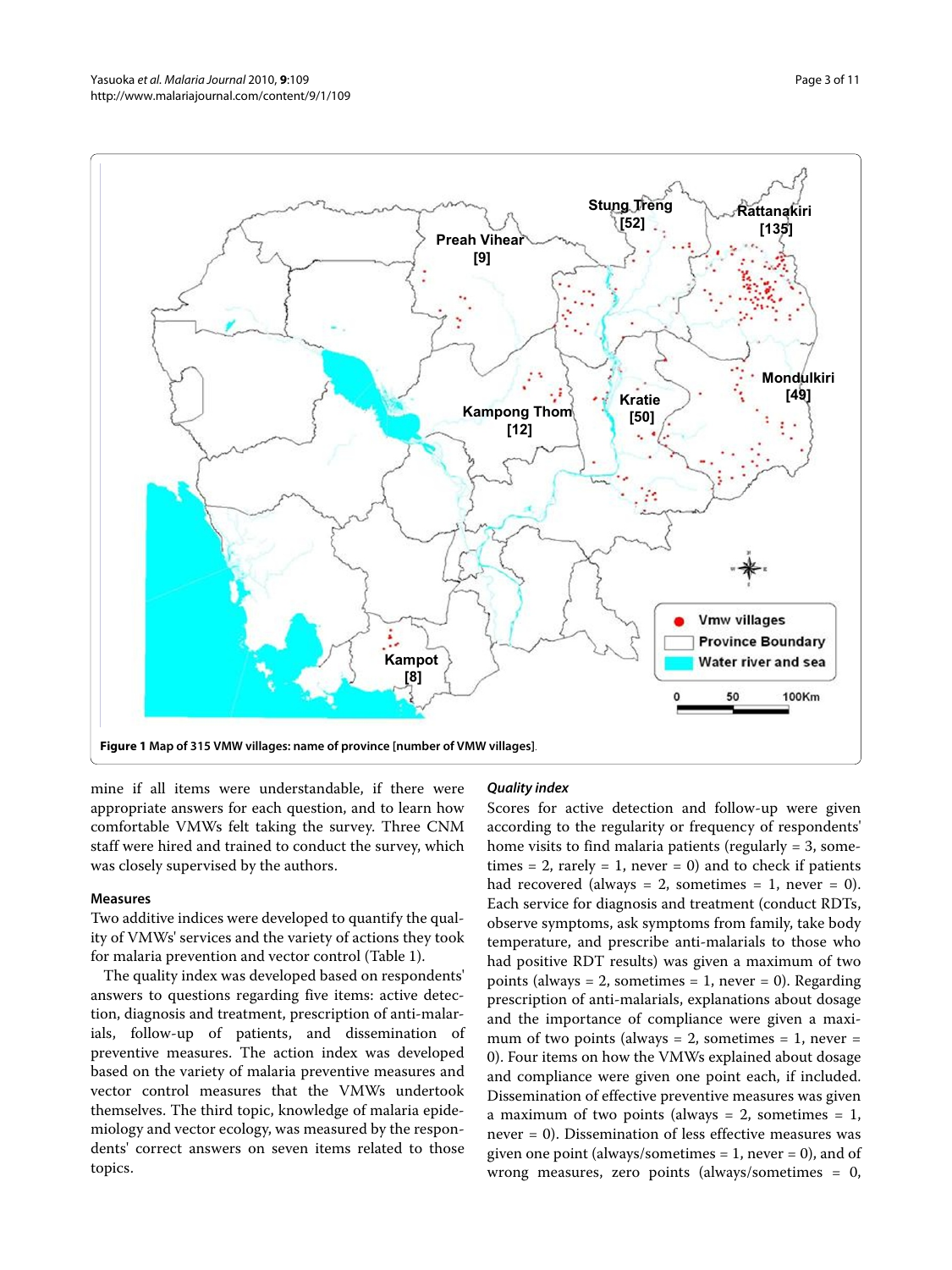| <b>Index</b>    | <b>Number of</b><br>items in<br>index | <b>Maximum</b><br>possible<br>score | Mean   | <b>SD</b> | <b>Reliability</b><br>(Chronbach's<br>alpha) | Item                                                            |
|-----------------|---------------------------------------|-------------------------------------|--------|-----------|----------------------------------------------|-----------------------------------------------------------------|
| Service quality | 5                                     | 5                                   | 3.174  | 0.920     | 0.828                                        | Active<br>detection                                             |
|                 |                                       |                                     |        |           |                                              | Diagnosis and<br>treatment                                      |
|                 |                                       |                                     |        |           |                                              | Prescription of<br>anti-malarials                               |
|                 |                                       |                                     |        |           |                                              | Follow-up                                                       |
|                 |                                       |                                     |        |           |                                              | <b>Dissemination</b><br>of preventive<br>measures               |
| <b>Actions</b>  | $\overline{2}$                        | 23                                  | 12.833 | 4.400     | 0.828                                        | Malaria<br>preventive<br>measures<br>Vector control<br>measures |

## **Table 1: Indices to measure VMWs' service quality and actions for malaria prevention and vector control**

never = 1). The score for each of the five items was calculated as [total points divided by maximum points] so that each item is given a maximum of one point. These scores were added up to create the index (range: 0-5). The logic of combining these items was confirmed by a high Cronbach's alpha reliability score (0.828).

# **Action index**

Each malaria preventive measure and vector control measure that the VMWs undertook themselves was given one or two points, according to its effectiveness and frequency. Effective measures were given a maximum of two points (always/most of the time  $= 2$ , sometimes/rarely  $=$ 1, never = 0). These measures included "come back home before dawn," "wear long-sleeved shirts/pants," "sleep under bed nets at home," "refrain from going to the forest," "bring hammock nets to the forest," "burn trash around house," "seal holes/cracks on walls/ceilings," and "cover water jars/tanks." Less effective measures were given a maximum of one point (always/most of the time/ sometimes = 1, rarely/never = 0). These measures included "kill mosquitoes by hands," "use mosquito coils," "spray house," and "clear bush around house." A wrong measure, "plant flowers/grasses around house," was given 0 points (always/most of the time/sometimes/rarely =  $0$ , never = 1). The total points became the index score, ranging from 0 to 23. The logic of combining these items was confirmed by a high Cronbach's alpha reliability score (0.828).

## **Knowledge**

Knowledge of malaria epidemiology and vector ecology was measured based on the respondents' correct answers to questions regarding seven items: malaria symptoms, malaria transmission, vector species, vector active time, vector development time, breeding places, and natural enemies. Regarding malaria symptoms, respondents were asked if stomach ache, diarrhoea, nausea, fever, and shivering are the correct symptoms of malaria or not. Seven choices on malaria transmission routes were given: by cough or sneeze, touching blood, touching utensils, sharing food, coming close to mosquitoes, mosquito bites, and other. For vector species, choices on mosquito genera and sex were given to respondents. Regarding the vector's most active time, respondents were asked to choose one of four time periods, morning, afternoon, dusk to dawn (evening/night), and other. Vector development time was asked by an open-ended question. Choices given for vector breeding places were trees (branches/leaves), on the ground, water pools around houses, water pools in the forest, and other. For natural enemies of the vector, five choices were given, dogs, birds, aquatic insects, small fish, and other.

# **Data management, statistical analysis, and ethical considerations**

All survey data were coded, entered into data analysis software, and then double-checked by the authors to ensure accuracy. In order to identify determinants of the quality of VMWs' services and the variety of actions for malaria prevention and vector control (as represented by the quality index and action index), multiple linear regressions were run with sixteen independent variables: nine sociodemographic factors (age, education, gender, occupation, region, ethnicity, length of VMW career,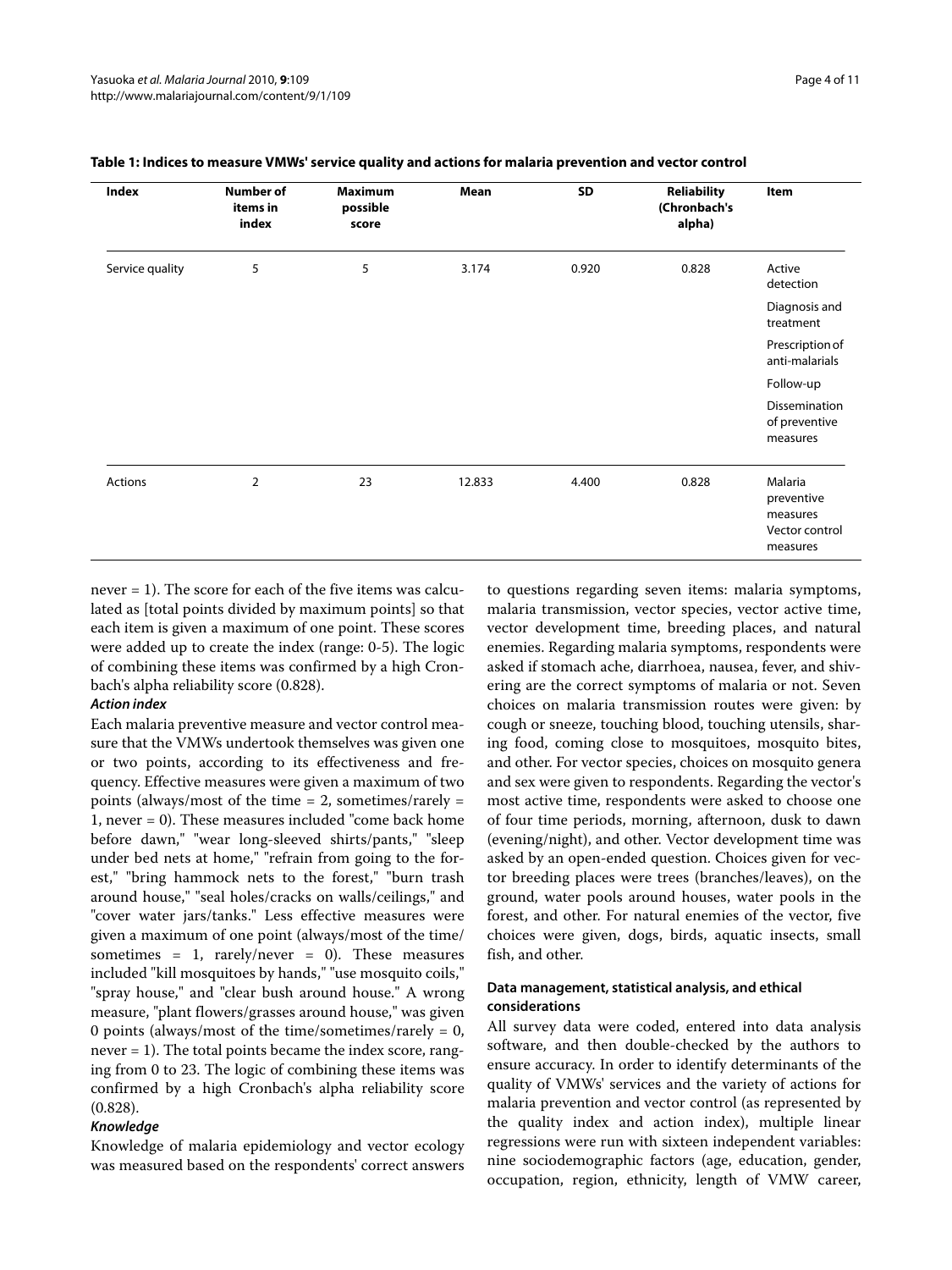most recent VMW training attended, and reasons for becoming VMWs) and the seven knowledge items described above. Data analysis was done using STATA version 9.

Informed consent was obtained from all participants before the interview. The project protocol, consent forms, and survey questionnaires were approved by the Ethical Committee of the University of Tokyo.

## **Results**

## **Sociodemographic characteristics**

From the 315 VMW villages, 251 VMWs took part in the survey. Their sociodemographic characteristics are described in Table 2. Respondents' ages ranged from 15 to 70 years (mean 35.4) and school attendance from 0 to 12 years (mean 3.7). Male participation was higher (80.9%) than female, which indicates that male VMWs played a central role in VMW activities in the majority of VMW villages. Respondents have been serving as VMWs for about 3.3 years (mean), and the majority of them

(85.7%) attended VMW training (for new VMWs) or refresher training between 1 and 1.5 years ago. About half of them (51.8%) became VMWs because they were recommended by villagers, and the other half (48.2%) did so because they were interested in malaria control.

## **Service quality**

The survey revealed a substantial gap in the VMWs' level of achievement on the various service items (Table 3). In general, VMWs were very effective in conducting what they had learned in VMW training programme. Almost all VMWs were able to perform RDTs and prescribe blister-packed A+M to those who had positive RDT results (99.2% and 97.6%, respectively). When prescribing antimalarials, 99.2% of the respondents explained about dosage to their patients.

However, respondents' performance was inadequate related to service items that were not well covered in the training programme. For example, only about one-quarter of VMWs (27.1%) regularly conducted active detec-

## **Table 2: Selected sociodemographic characteristics of the study population**

| <b>Characteristics</b>                               | Mean | SD      | <b>Number</b> | %Total |
|------------------------------------------------------|------|---------|---------------|--------|
| $(n = 251)$                                          |      |         |               |        |
| Age                                                  | 35.4 | 12.3    |               |        |
| Education (final grade)                              | 3.7  | 2.4     |               |        |
| Gender                                               |      |         |               |        |
| Male                                                 |      |         | 203           | 80.9   |
| Female                                               |      |         | 48            | 19.1   |
| Occupation                                           |      |         |               |        |
| Farmer                                               |      |         | 237           | 94.4   |
| Other                                                |      |         | 14            | 5.6    |
| Region                                               |      |         |               |        |
| Mountainous                                          |      |         | 148           | 59.0   |
| Other                                                |      |         | 103           | 41.0   |
| Ethnicity                                            |      |         |               |        |
| Khmer                                                |      |         | 87            | 34.7   |
| Other                                                |      |         | 164           | 65.3   |
| VMW career (months)                                  | 40.2 | 14.2    |               |        |
| Most recent VMW<br>training attended<br>(months ago) | 16.0 | $5.0\,$ |               |        |
| Reason for becoming<br><b>VMW</b>                    |      |         |               |        |
| Recommended by<br>villagers                          |      |         | 130           | 51.8   |
| Interested in<br>malaria<br>treatment/<br>prevention |      |         | 121           | 48.2   |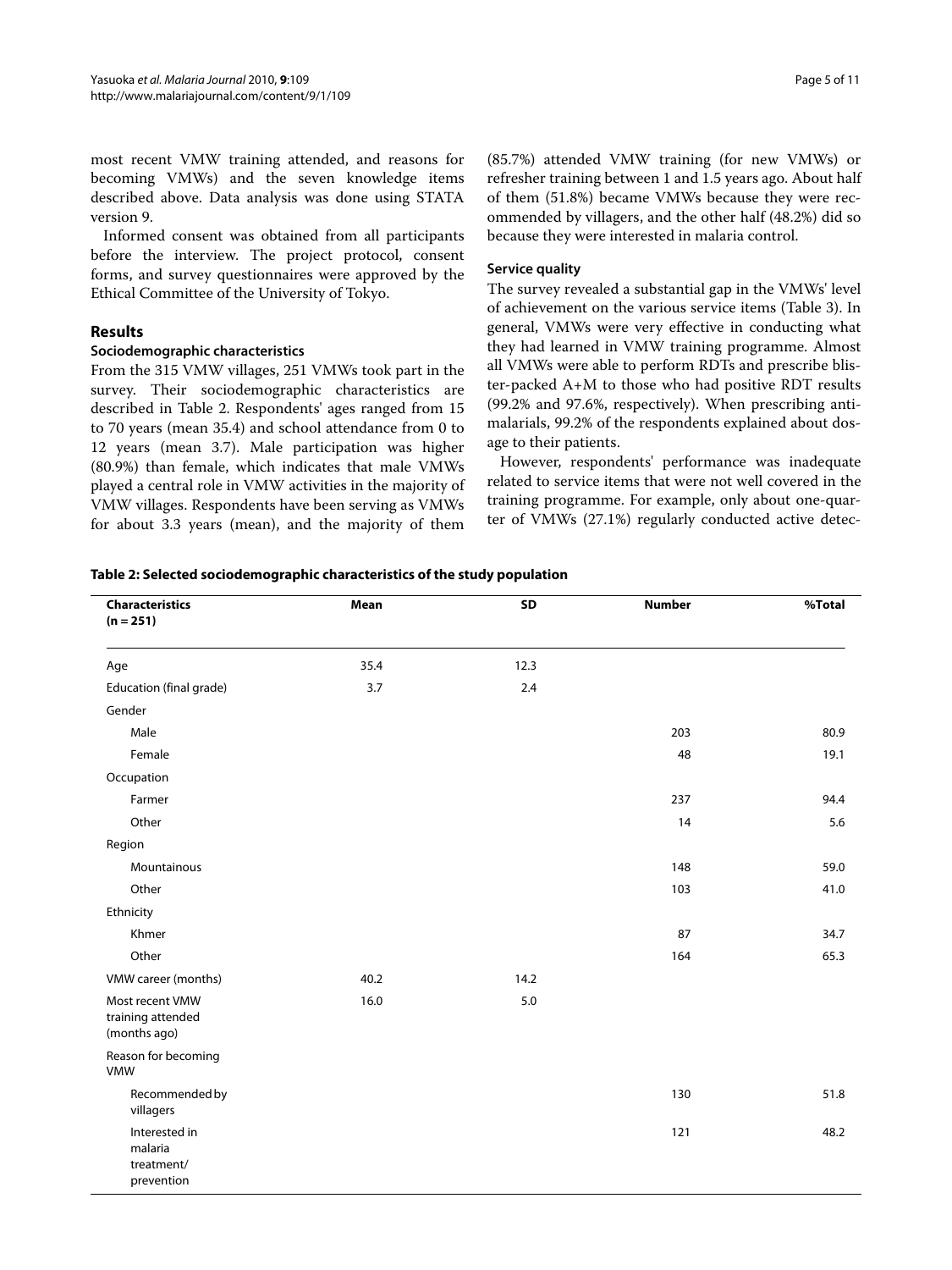# **Table 3: Responses from the study population (n = 251)**

|                                                          |                                                                                     | n              | %    |
|----------------------------------------------------------|-------------------------------------------------------------------------------------|----------------|------|
| <b>Service quality</b>                                   |                                                                                     |                |      |
| Active detection                                         | Visit villagers to find malaria patients (Regularly)                                | 68             | 27.1 |
| Diagnosis and treatment                                  | Use RDTs (Always)                                                                   | 249            | 99.2 |
|                                                          | Observe symptoms (Always)                                                           | 119            | 47.4 |
|                                                          | Ask symptoms from family (Always)                                                   | 66             | 26.3 |
|                                                          | Take body temperature (Always)                                                      | 61             | 24.3 |
|                                                          | Prescribe A+M to those who had positive RDT results (Always)                        | 245            | 97.6 |
| Prescription of anti-malarials                           | Explain about dosage (Always)                                                       | 249            | 99.2 |
|                                                          | Explain about the importance of compliance (Always)                                 | 140            | 55.8 |
|                                                          | Compliance failure can result in incomplete treatment                               | 182            | 72.5 |
|                                                          | Inappropriate to save tablets to treat other people's malaria                       | 174            | 69.3 |
|                                                          | Inappropriate to save tablets for next infection                                    | 166            | 66.1 |
|                                                          | Compliance failure can cause/spread drug resistance                                 | 16             | 6.4  |
| Follow-up                                                | Make home visits or ask patients' family to check if patients<br>recovered (Always) | 48             | 19.1 |
| Dissemination of preventive<br>measures                  | Sleep under bed nets (Always)                                                       | 198            | 78.9 |
|                                                          | Bring hammock nets to forest (Always)                                               | 145            | 57.8 |
|                                                          | Clear bush around house (Always)                                                    | 91             | 36.3 |
|                                                          | Fill in water pools (Always)                                                        | 70             | 27.9 |
|                                                          | Wear long-sleeve shirts/pants (Always)                                              | 58             | 23.1 |
|                                                          | Should not come close to malaria patients (Always/Sometimes)                        | 53             | 21.1 |
|                                                          | Should not share utensils with malaria patients (Always/Sometimes)                  | 42             | 16.7 |
|                                                          | Cover water jars/tanks (Always)                                                     | 36             | 14.3 |
|                                                          | Spray house (Sometimes)                                                             | 24             | 9.6  |
|                                                          | Use mosquito coils (Always)                                                         | $\mathbf{1}$   | 0.4  |
| Actions for malaria prevention and vector control        |                                                                                     |                |      |
| Malaria preventive measures<br>(Always/Most of the time) | Sleep under bed nets at home                                                        | 227            | 90.4 |
|                                                          | Bring hammock nets to the forest                                                    | 138            | 55.0 |
|                                                          | Wear long-sleeved shirts/pants                                                      | 121            | 48.2 |
|                                                          | Come back home before dawn                                                          | 117            | 46.6 |
|                                                          | Refrain from going to the forest                                                    | 116            | 46.2 |
| Vector control measures (Always/<br>Most of the time)    | Burn trash around house                                                             | 117            | 46.6 |
|                                                          | Clear bush around house                                                             | 102            | 40.7 |
|                                                          | Fill in water pools                                                                 | 81             | 32.3 |
|                                                          | Kill mosquitoes by hands                                                            | 80             | 31.9 |
|                                                          | Cover water jars/tanks                                                              | 65             | 25.9 |
|                                                          | Seal holes/cracks on walls/ceilings                                                 | 6              | 2.4  |
|                                                          | Plant flowers/grasses around house                                                  | 5              | 2.0  |
|                                                          | Spray house                                                                         | $\overline{2}$ | 0.8  |
|                                                          | Use mosquito coils                                                                  | $\overline{2}$ | 0.8  |

**Knowledge of malaria epidemiology and vector ecology** (VMWs who gave correct answers)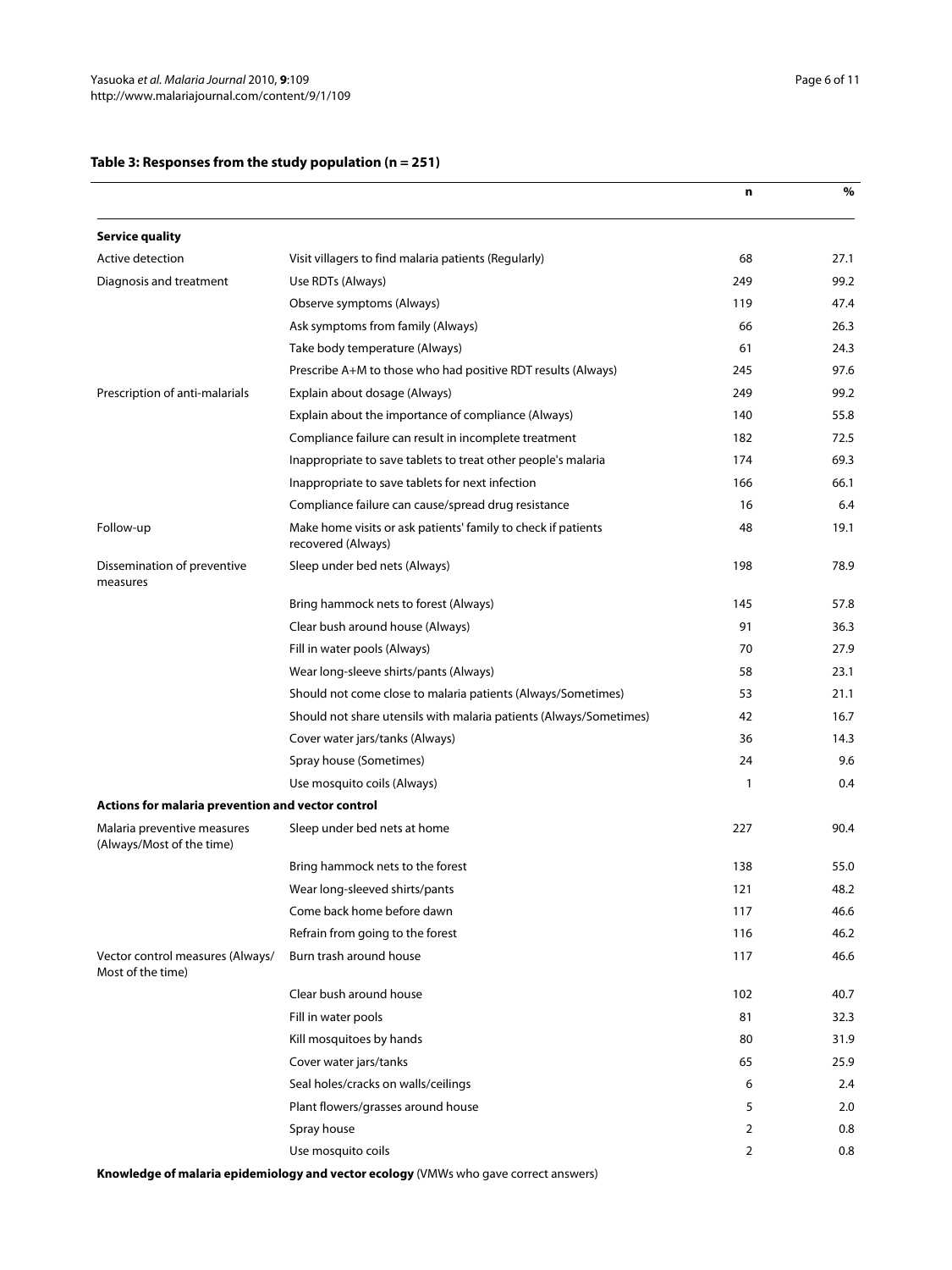| Malaria symptoms          | 28  | 11.2 |
|---------------------------|-----|------|
| Malaria transmission      | 49  | 19.5 |
| Vector species            | 25  | 10.0 |
| Vector active time        | 246 | 98.0 |
| Vector development time   | 17  | 6.8  |
| Vector breeding places    | 14  | 5.6  |
| Natural enemies of vector | 4   | 1.6  |

**Table 3: Responses from the study population (n = 251) (Continued)**

tion of malaria patients. When diagnosing malaria, less than half of them (47.4%) took symptoms into consideration. When providing anti-malarials, only about onehalf of them (55.8%) explained about the importance of compliance. Related to the contents of their explanations, the majority explained that compliance failure can result in incomplete treatment (72.5%) and that it is inappropriate to save tablets for other people or for a future infection (69.3%). However, only 6.4% explained that noncompliance can spread drug resistance. Only 19.1% of the respondents followed up with patients to make sure that they had recovered from malaria. Regarding their dissemination of information on preventive measures, the majority recommended bed net use at home (78.9%) and/ or in the forest (57.8%). However, 21.1% told villagers not to come close to malaria patients and 16.7% told them not to share utensils with patients, which indicates considerable misunderstanding of the route of malaria transmission.

## **Actions for malaria prevention and vector control**

VMWs' actions to protect themselves from malaria and to reduce the burden of mosquito vectors were found to be limited. Although bed net use was practiced at home by most of the respondents (90.4%), other self-protection measures were taken by only half of them (46.2%-55.0%). Regarding vector control, "burn trash around house" and "clear bush around house" were the most common measures taken (46.6% and 40.7%, respectively), but none of the measures were taken by more than half of them  $(0.8\% - 46.6\%)$ .

## **Knowledge of malaria epidemiology and vector ecology**

The survey results clearly demonstrated VMWs' insufficient knowledge of malaria epidemiology and vector ecology. It was striking that less than 20% of them were able to give correct answers to questions about six topics: malaria symptoms, transmission, vector species, development time, breeding places, and natural enemies. The only topic well known by most of the VMWs (98.0%) was the vector active time, which can be answered based on their observations and experience, rather than by education. There was little variation in knowledge level among the VMWs, and the level was quite low as a whole.

## **Determinants of service quality and action**

With the survey data, multiple linear regression analysis was run to identify determinants of the quality of VMWs' services (Table 4). Significant determinants of the quality of VMWs' services were occupation (Beta =  $0.558$ , p = 0.003), length of VMW career (Beta =  $0.007$ , p =  $0.023$ ), reason for becoming a VMW (Beta =  $-0.649$ , p < 0.001), knowledge of malaria transmission (Beta = 0.989, p < 0.001), knowledge of vector species (Beta =  $0.307$ , p = 0.042), and knowledge of vector breeding places (Beta = 0.574,  $p < 0.001$ ). As a result, being a farmer was positively related to better service quality, compared to having other occupations, such as shop keeper, teacher, or forest worker. A longer VMW career was associated with better service quality. VMWs who said that they were recommended by villagers, as the main reason for becoming VMWs, were found to provide better quality services than those who became VMWs mainly because of their interests in malaria treatment or prevention. More knowledge of malaria transmission, vector species, and vector breeding places was associated with better service quality.

The other regression model revealed that significant determinants of the variety of VMWs' actions for malaria prevention and vector control included occupation (Beta  $= 5.634$ ,  $p < 0.001$ ), most recent VMW training attended (Beta =  $-0.168$ ,  $p < 0.001$ ), reason for becoming a VMW (Beta = -1.966, p < 0.001), knowledge of malaria transmission (Beta = 2.185,  $p = 0.002$ ), and knowledge of vector breeding places (Beta = 3.749,  $p < 0.001$ ) (Table 5). As a result, being a farmer was positively related to the variety of actions, compared to having other occupations. Attending VMW trainings (including refresher trainings) more recently had a positive impact on the variety of actions. VMWs who said that they were recommended by villagers, as the main reason for becoming VMWs, were found to conduct more variety of actions than those who became VMWs mainly because of their interests in malaria treatment or prevention. More knowledge of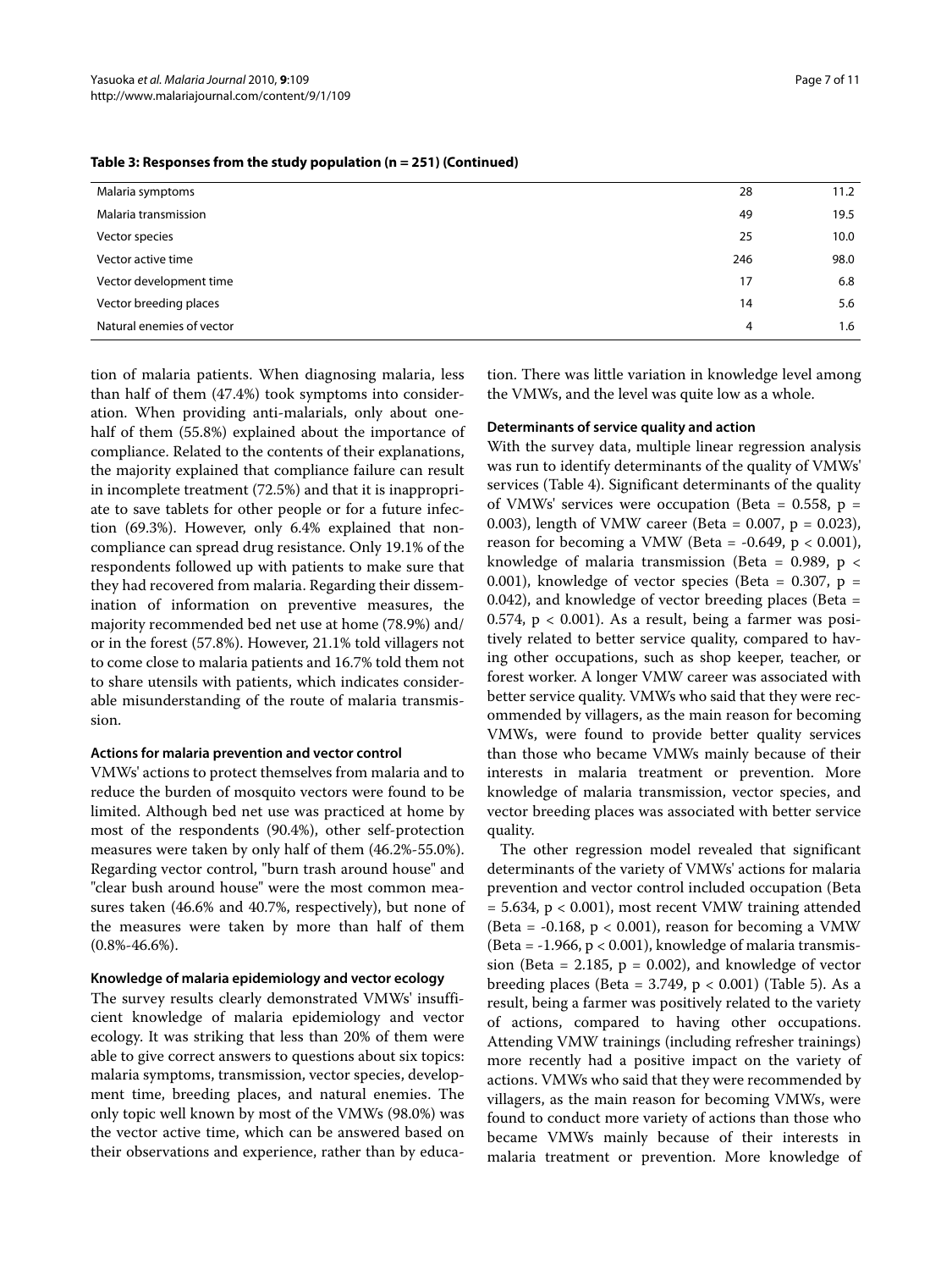|                                        | <b>Beta coefficient</b> | <b>SE</b> |         | p-value |
|----------------------------------------|-------------------------|-----------|---------|---------|
| Occupation                             | 0.558                   | 0.187     | 2.98    | 0.003   |
| Length of VMW career                   | 0.007                   | 0.003     | 2.28    | 0.023   |
| Reason for becoming<br><b>VMW</b>      | $-0.649$                | 0.089     | $-7.33$ | < 0.001 |
| Knowledge of malaria<br>transmission   | 0.989                   | 0.136     | 7.30    | < 0.001 |
| Knowledge of vector<br>species         | 0.307                   | 0.151     | 2.04    | 0.042   |
| Knowledge of vector<br>breeding places | 0.574                   | 0.139     | 4.13    | < 0.001 |

## **Table 4: Determinants of VMWs' service quality**

(Adjusted  $R^2$  = 0.4815 for the best model by backward elimination)

malaria transmission and vector breeding places was associated with more variety of actions.

From the two regression models described above, occupation, reason for becoming a VMW, knowledge of malaria transmission, and knowledge of vector breeding places were found to be important determinants for both the quality of VMWs' services and VMWs' actions for malaria prevention and vector control.

## **Discussion**

This study revealed that almost all VMWs were able to conduct diagnosis with RDTs and prescribe anti-malarials to those who had positive RDT results, skills that they had acquired through the VMW training programmes organized by the CNM. However, other service items were not performed well, and VMWs' actions for malaria prevention and vector control and knowledge of malaria epidemiology and vector ecology were limited. In fact, active detection, explanations about compliance, and follow-up of patients were carried out by only a small proportion of VMWs. Dissemination of preventive measures focused primarily on bed net use, and about 20% of the VMWs spread wrong information about the transmission route. The variety of actions that VMWs took for malaria prevention and vector control was small, and their knowledge was extremely limited, with less than 20% of the VMWs giving correct answers to six out of seven questions on malaria epidemiology and vector ecology.

Several studies have described weaknesses in the community health worker approach in low- and middleincome countries. For example, one review concluded that community health workers did not consistently provide services that were likely to have substantial effects on health and that quality was usually poor [[18](#page-9-15),[21\]](#page-9-18). A recent study reported poor performance of Village Health Workers in Viet Nam, a neighbouring country of Cambodia. It suggested that weaknesses in their malaria management were attributable to several underlying influences, including insufficient time to complete duties outside of normal working hours, inadequacies in preand in-service training, and some delays in rolling out the new guidelines for drugs in Village Health Worker kits [[14\]](#page-9-19).

|                                        | <b>Beta coefficient</b> | <b>SE</b> | ι       | p-value |
|----------------------------------------|-------------------------|-----------|---------|---------|
| Occupation                             | 5.634                   | 0.961     | 5.86    | < 0.001 |
| Most recent VMW<br>training attended   | $-0.168$                | 0.044     | $-3.79$ | < 0.001 |
| Reason for becoming<br><b>VMW</b>      | $-1.966$                | 0.458     | $-4.30$ | < 0.001 |
| Knowledge of malaria<br>transmission   | 2.185                   | 0.706     | 3.09    | 0.002   |
| Knowledge of vector<br>breeding places | 3.749                   | 0.717     | 5.23    | < 0.001 |

(Adjusted  $R^2$  = 0.3948 for the best model by backward elimination)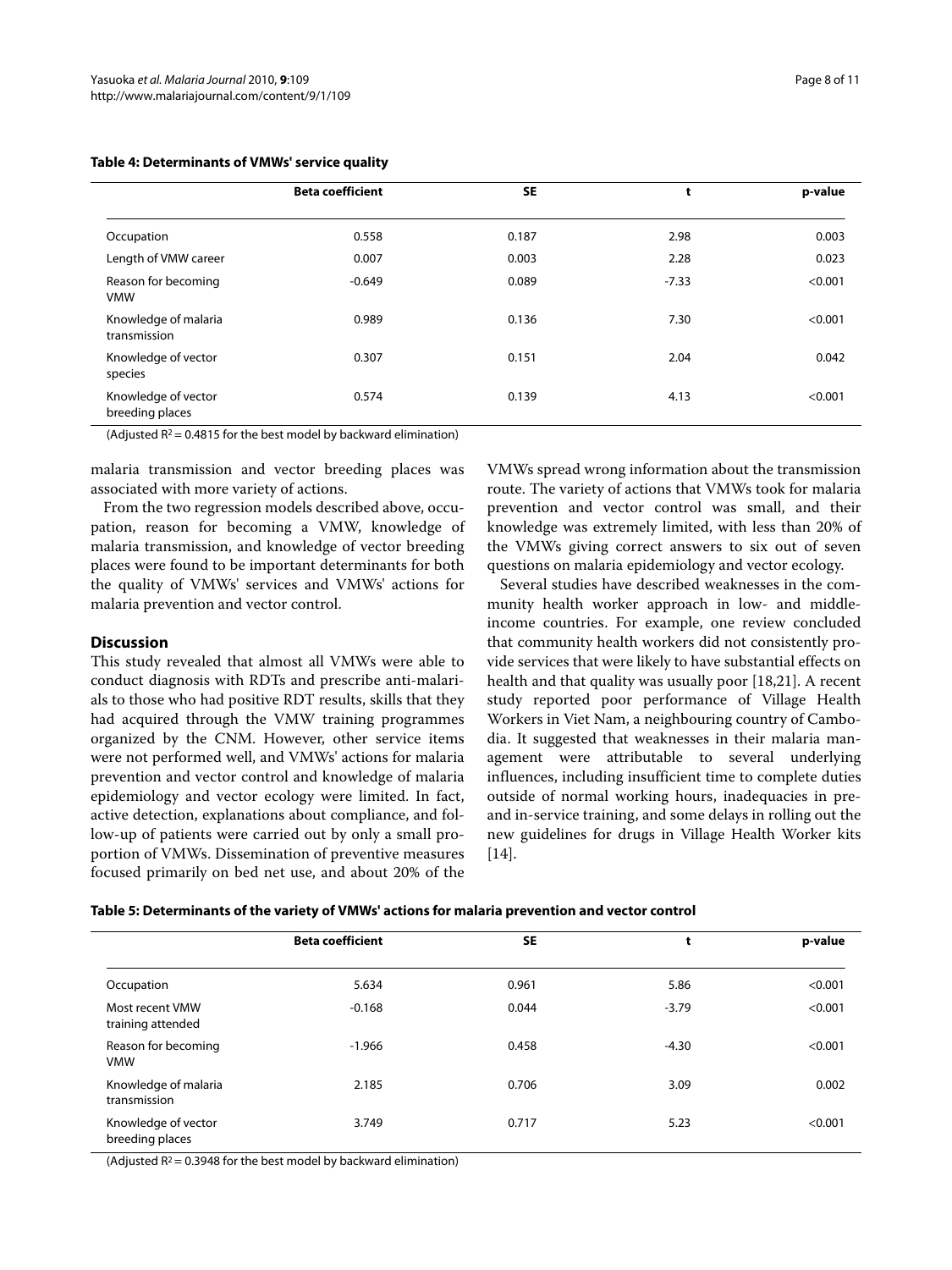A number of studies have discussed different kinds of strategies for improving health-worker performance. A recent review reported that the simple dissemination of written guidelines is usually ineffective, supervision and audit with feedback is generally quite effective, and multifaceted approaches (e.g., training plus supervision) may be more effective at changing practices than single-component interventions [[13](#page-9-12)]. The importance of supervision is particularly emphasized because it can improve performance at least in the short-term [\[22\]](#page-9-20), provide professional development, and improve health workers' job satisfaction and motivation [[23\]](#page-10-0).

One possible strategy to expand the range of VMWs' services and to improve their actions and knowledge would be to strengthen the VMW training curriculum. Since most of the VMWs were able to accomplish what they had learned in VMW trainings, there is a good possibility that improved training programmes could achieve wider service range and higher service quality. Although VMWs' services have been focused on diagnosis and treatment so far, they should be expanded to other aspects of malaria control, including prevention and vector control. In fact, regression analyses of this study demonstrated that knowledge of malaria transmission and that of vector ecology, especially regarding vector breeding places, are significant determinants for both VMWs' service quality and actions for malaria control. This is possibly because overall understanding of malaria control, including both malaria epidemiology and vector ecology, is necessary to provide better service quality and more actions. In order to further promote communitybased malaria control in Cambodia, the range of VMWs' services should be widened to cover more aspects of malaria control, and VMWs should take the initiative in conducting a greater variety of measures for malaria prevention and vector control.

Specifically, the current VMW training curriculum can be improved by: 1) making its contents easier to understand for VMWs with limited education (three years of school education on average), especially technical terms, tables, and figures in flipcharts, leaflets, and handouts, 2) including a variety of topics regarding malaria and vector control, and 3) adding more participatory activities to provide hands on experience. Although there is a need to break away from an old paradigm that performance can be improved by training alone [\[13](#page-9-12)], some modifications in the curriculum and inclusion of more participatory activities in the training could lead to the acquisition of accurate knowledge and skills among VMWs in the long run. Further research is now underway to examine the effectiveness of a new training programme developed based on the results of this study in achieving higher VMW service quality.

As described in previous studies [\[13](#page-9-12)[,22](#page-9-20),[23](#page-10-0)], strengthening supervision in combination with modifying the training curriculum might be effective in improving VMWs' service quality. Currently, supervision is conducted by the CNM staff in two ways: monthly meetings at health centers in each region and village visits twice a year. In monthly meetings, CNM staff check VMWs' records of fever cases and RDT positive cases, and resupply RDT kits and anti-malarials. They also visit each VMW village twice a year to directly monitor VMW activities and observe their relationship and communication with villagers. In addition to these components of current supervision, providing VMWs with opportunities to review their knowledge of malaria control (especially prevention) and to share their experiences and challenges could be an effective means to improve their knowledge and motivation. Also, increasing the frequency of village visits could facilitate professional development and improve the two-way flow of information between VMWs and the central government.

Some limitations of this research must be taken into account when interpreting study findings. To evaluate VMWs' service quality, only self-reported data were used, and actual villagers' experiences were not taken into account. This limitation can partly be covered by another recent study, which examined VMWs' service quality using data obtained from villagers. The validation of selfreported indices regarding service quality and action needs improvement. However, possible attempts were made: for example, self-reported data were doublechecked with VMWs' records in their monthly reports, which are submitted to the CNM regularly. In addition, objective information about VMWs' service quality was obtained from local health workers as much as possible.

Several Asian and African countries are currently investing in community health workers as a major part of their strategies to reach the Millennium Development Goals [[18\]](#page-9-15). For example, nearly 25,000 community health workers have been trained in Ethiopia and are delivering family planning, immunization, and health education to their communities [[24\]](#page-10-1). In India, state-wide community health worker programmes are under way as a part of the National Rural Health Mission. Furthermore, several trials have been carried out to expand community health workers' roles. For example, the role of 54,000 women community volunteers in India evolved over time into two different sets of activities: one focuses on child survival and the other on women's empowerment and community action [[25\]](#page-10-2). Also, a trial to expand Cambodian VMWs' role to the management of diarrhoea and acute respiratory diseases started in 2005 [[11\]](#page-9-10). Since there is substantial interest in the potential contributions of community health workers to reach the Millennium Develop-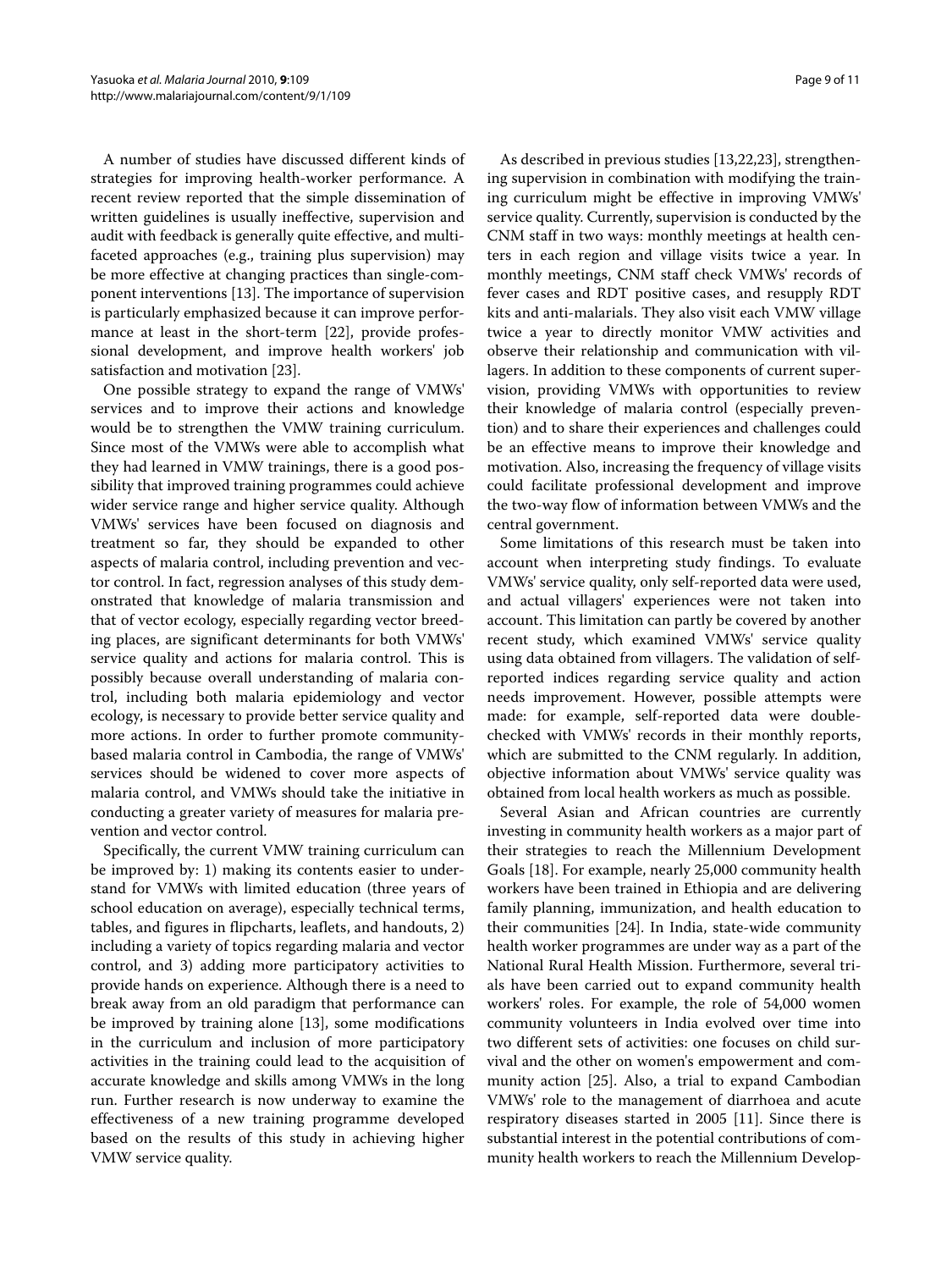ment Goals, it is timely and vital to examine their performance and propose effective strategies to support them in their work and to improve the quality of their services in different settings.

## **Conclusions**

This study has demonstrated that Cambodian VMWs' services focused narrowly on diagnosis and treatment, and that their knowledge of malaria epidemiology and vector ecology as well as actions for malaria prevention and vector control require substantial improvement. Knowledge of malaria transmission and that of vector breeding places were found to be significant determinants of both VMWs' service quality and actions for malaria prevention and vector control. In addition to diagnosis and treatment, which have been the focus of VMWs' services so far, more aspects of malaria control should be covered in their training to further promote community-based malaria control in the country.

#### **Competing interests**

The authors declare that they have no competing interests.

#### **Authors' contributions**

JY conceived the study, developed the questionnaire, analysed data, and wrote the manuscript. KCP contributed to the study design, trained surveyors, conducted fieldwork, and improved the manuscript. KPT entered and analysed data and improved the manuscript. CN, PL, and DS supervised fieldwork. MJ monitored the study progress and provided guidance to improve the manuscript. All authors read and approved the final draft.

### **Acknowledgements**

We would like to acknowledge the contribution of the field work team: Dr. Sok Vanne, Dr. Srey Socheat, and Dr. Kim Marath. We also thank all the VMWs who participated in the survey. We are grateful to Dr. Anne M. Johnson for her helpful advice on the manuscript. This study was supported by the Grant for International Health Cooperation Research (19C-1) from the Ministry of Health, Labour and Welfare of Japan.

## **Author Details**

1Department of Community and Global Health, The University of Tokyo, 7-3-1 Hongo, Bunkyo-ku, Tokyo 113-0033, Japan, 2Department of Epidemiology and International Health, National Center for Global Health and Medicine, 1-21-1 Toyama, Shinjuku-ku, Tokyo 162-8655, Japan and 3National Centre for Parasitology, Entomology and Malaria Control, 372 Monivong Boulevard, Phnom Penh, Cambodia

## Received: 9 October 2009 Accepted: 23 April 2010 Published: 23 April 2010

#### **References**

- <span id="page-9-0"></span>1. WHO: Malaria morbidity and mortality by province in Cambodia**.** 2007 [[http://www.wpro.who.int/NR/exeres/62E958F8-9646-4504-A784-](http://www.wpro.who.int/NR/exeres/62E958F8-9646-4504-A784-0F582A517C54.htm) [0F582A517C54.htm](http://www.wpro.who.int/NR/exeres/62E958F8-9646-4504-A784-0F582A517C54.htm)].
- <span id="page-9-1"></span>2. Incardona S, Vong S, Chiv L, Lim P, Nhem S, Sem R, Khim N, Doung S, Mercereau-Puijalon O, Fandeur T: Large-scale malaria survey in Cambodia: novel insights on species distribution and risk factors**.** Malar J 2007, 6:37.
- <span id="page-9-2"></span>3. Manguin S, Mouchet J, Coosemans M: Molecular identification of sibling Anopheles [species: example of the Anopheles minimus and Anopheles dirus complexes, major malarial vectors in Southeast Asia](in French)**[.](http://www.ncbi.nlm.nih.gov/entrez/query.fcgi?cmd=Retrieve&db=PubMed&dopt=Abstract&list_uids=11980390)** Med Trop (Mars) 2001, 61:463-469.
- <span id="page-9-3"></span>4. Trung HD, Van Bortel W, Sochantha T, Keokenchanh K, Quang NT, Cong LD, Coosemans M: Malaria transmission and major malaria vectors in different geographical areas of Southeast Asia**[.](http://www.ncbi.nlm.nih.gov/entrez/query.fcgi?cmd=Retrieve&db=PubMed&dopt=Abstract&list_uids=15040560)** Trop Med Int Health 2004, 9:230-237.
- <span id="page-9-4"></span>5. National Centre for Parasitology, Entomology and Malaria Control: Annual Progress Report Ministry of Health of Cambodia, Phnom Penh, Cambodia; 2007.
- <span id="page-9-5"></span>6. Yeung S, Van Damme W, Socheat D, White NJ, Mills A: Access to artemisinin combination therapy for malaria in remote areas of Cambodia**.** Malar J 2008, 7:96.
- <span id="page-9-6"></span>7. Socheat D, Boukheng T, Duzey O, Kim S, Ros S, Rose G, Staley R, Tsuyuoka R, S Y: Community drug use practices in malaria in Cambodia: a crosssectional study National Center for Parasitology, Entomology and Malaria Control, Phnom Penh Cambodia; 2003.
- <span id="page-9-7"></span>8. Brown E, Montavy C, Rattana H, Bundet S: Health beliefs and practices with regards to malaria in ethnic minority communities in north-east Cambodia Phnom Penh, European Commission Cambodia Malaria Control Project; 2002.
- <span id="page-9-8"></span>9. Dondorp AM, Newton PN, Mayxay M, Van Damme W, Smithuis FM, Yeung S, Petit A, Lynam AJ, Johnson A, Hien TT, McGready R, Farrar JJ, Looareesuwan S, Day NP, Green MD, White NJ: Fake antimalarials in Southeast Asia are a major impediment to malaria control: multinational cross-sectional survey on the prevalence of fake antimalarials**.** Trop Med Int Health 2004, 9:1241-1246.
- <span id="page-9-9"></span>10. Newton PN, Dondorp A, Green M, Mayxay M, White NJ: Counterfeit artesunate antimalarials in southeast Asia**.** Lancet 2003, 362:169.
- <span id="page-9-10"></span>11. Yeung S, Van Damme W, Socheat D, White NJ, Mills A: Cost of increasing access to artemisinin combination therapy: the Cambodian experience**.** Malar J 2008, 7:84.
- <span id="page-9-11"></span>12. Chatterjee P: Cambodia's fight against malaria**.** Lancet 2005, 366(9481):191-192.
- <span id="page-9-12"></span>13. Rowe AK, de Savigny D, Lanata CF, Victora CG: How can we achieve and maintain high-quality performance of health workers in low-resource settings? Lancet 2005, 366:1026-1035.
- <span id="page-9-19"></span>14. Morrow M, Nguyen QA, Caruana S, Biggs BA, Doan NH, Nong TT: Pathways to malaria persistence in remote central Vietnam: a mixedmethod study of health care and the community**.** BMC Public Health 2009, 9:85.
- 15. Bryce J, el Arifeen S, Pariyo G, Lanata C, Gwatkin D, Habicht JP, Multi-Country Evaluation of IMCI Study Group: Reducing child mortality: can public health deliver? Lancet 2003, 362:159-64.
- <span id="page-9-13"></span>16. Mills A, Brugha R, Hanson K, McPake B: What can be done about the private health sector in low-income countries? Bull World Health Organ 2002, 80:325-30.
- <span id="page-9-14"></span>17. Winch PJ, Gilroy KE, Wolfheim C, Starbuck ES, Young MW, Walker LD, Black RE: Intervention models for the management of children with signs of pneumonia or malaria by community health workers**.** Health Policy Plan 2005, 20:199-212.
- <span id="page-9-15"></span>18. Haines A, Sanders D, Lehmann U, Rowe AK, Lawn JE, Jan S, Walker DG, Bhutta Z: Achieving child survival goals: potential contribution of community health workers**.** Lancet 2007, 369:2121-2131.
- <span id="page-9-16"></span>19. Chen L, Evans T, Anand S, Boufford JI, Brown H, Chowdhury M, Cueto M, Dare L, Dussault G, Elzinga G, Fee E, Habte D, Hanvoravongchai P, Jacobs M, Kurowski C, Michael S, Pablos-Mendez A, Sewankambo N, Solimano G, Stilwell B, de Waal A, Wibulpolprasert S: Human resources for health: overcoming the crisis**.** Lancet 2004, 364:1984-1990.
- <span id="page-9-17"></span>20. Yasuoka J, Mangione TW, Spielman A, Levins R: Impact of education on knowledge, agricultural practices, and community actions for mosquito control and mosquito-borne disease prevention in rice ecosystems in Sri Lanka**.** Am J Trop Med Hyg 2006, 74:1034-42.
- <span id="page-9-18"></span>21. Berman PA, Gwatkin DR, Burger SE: Community-based health workers: head start or false start towards health for all? Soc Sci Med 1987, 25:443-459.
- <span id="page-9-20"></span>22. Ross-Degnan D, Laing R, Santoso B, Ofori-Adjei D, Lamoureux C, Hogerzeil H: Improving pharmaceutical use in primary care in developing countries: a critical review of experience and lack of experience**.** Presented at the International Conference on Improving Use of Medicines, Chiang Mai, Thailand 1997.